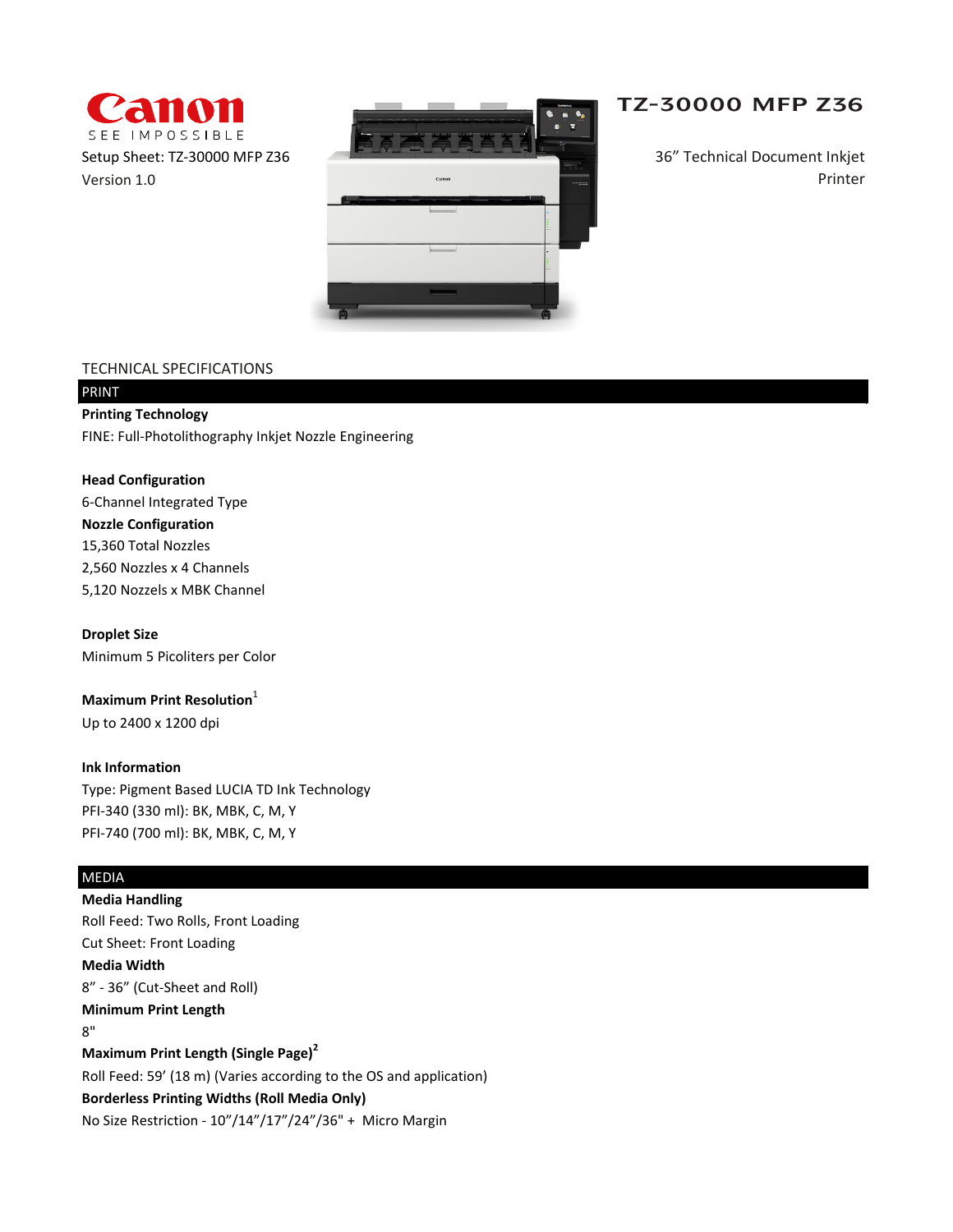**Media Thickness** 0.002 mm - 0.03 mm **Media Core Sizes** 2" or 3" Core (with supplied adaptor) **Printable Margins** Roll Paper: Top: 3 mm; Bottom: 3 mm; Side: 3 mm Borderless: Top: 0mm; Bottom: 0mm; Sides: 0mm Cut-Sheet: Top: 3 mm; Bottom: 20 mm; Side: 3 mm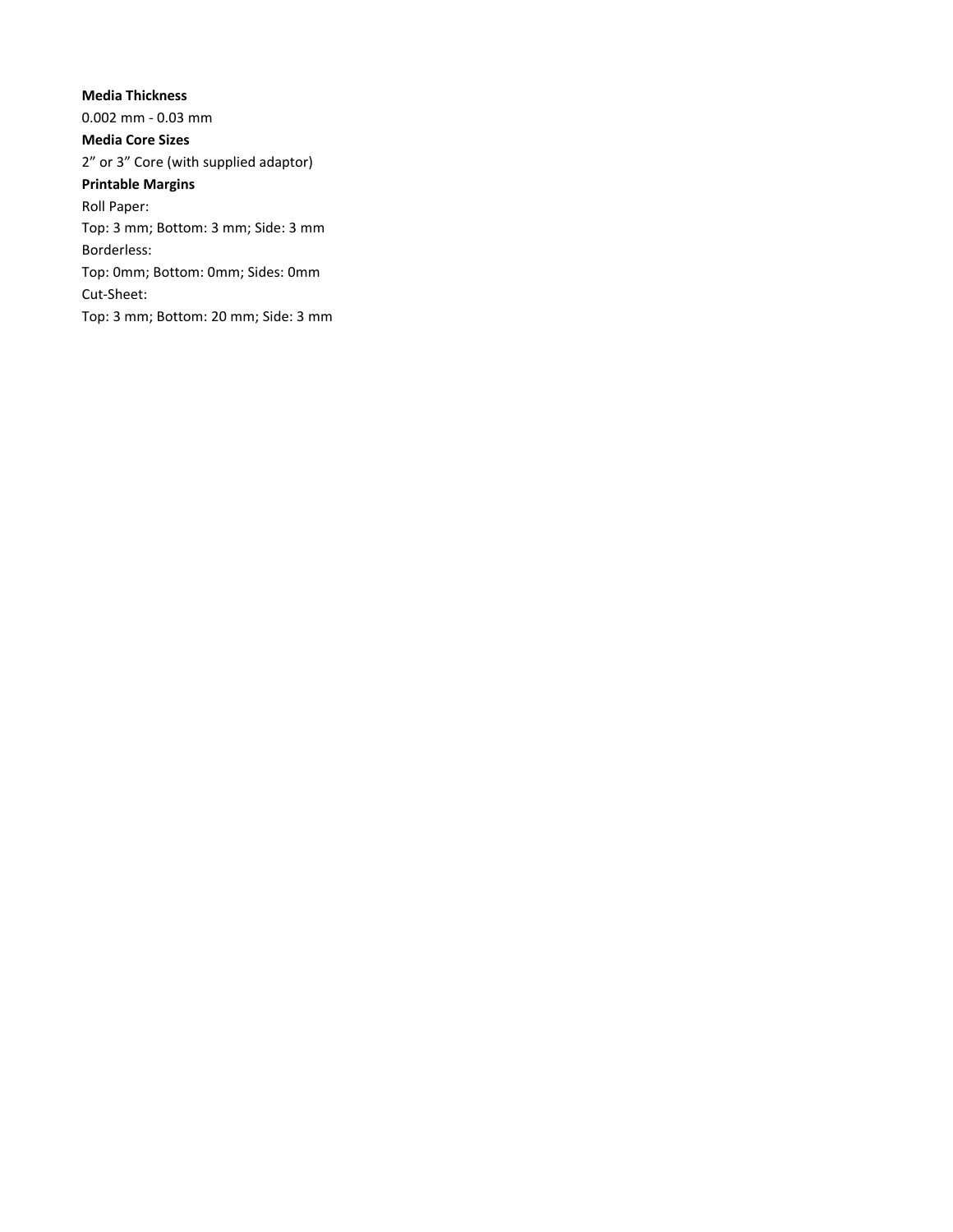## GENERAL

**Z36 Scanner**

Scan Speed

- 24-bit color @ 200 dpi: 3" (per second)
- 8-bit Grayscale and Monochrome @ 200 dpi:
- 13" (per second)
- Copy 24-bit color @200 dpi: 6" (per second)
- Scan Modes
- 16.7-million Color RGB (24-bit)
- 256-level Grayscale (8-bit)
- Black and White (1-bit)
- Color Space

sRGB

Maximum Resolution 1200 dpi (optical) Scan Accuracy +/- 0.1% ; +/- 1 pixel Maximum Scan Width 36" Maximum Media Width

38"

- Maximum Scan Length
- 315" (JPEG/PDF), 598" (TIFF)

### **General Features**

36-inch wide printer with a Z36 Scanner and 15.6" System Contrller, Dual Roll Standard, Top Output Stacker for plain paper, Catch Basket, Intelligent Media Handling, 5 individual ink tanks, PF-06 print head

#### **Printer Memory**

2 GB (Standard) **Hard Disk Capacity** 500 GB (Encrypted) **Display** 15.6" Color LCD Touch-screen

# **Acoustic Noise**

Operation approx. 52 dB (A) (Glossy paper, Image, Print priority: Standard) Standby: 35 dB (A) or less

## **Power Supply** AC 100–240 V (50-60 Hz)

### **Power Consumption**

157W or less At Sleep Mode 2.0 W or less (Wired LAN connected) At Power Off 0.3 W or Less (Executive Order Compliant)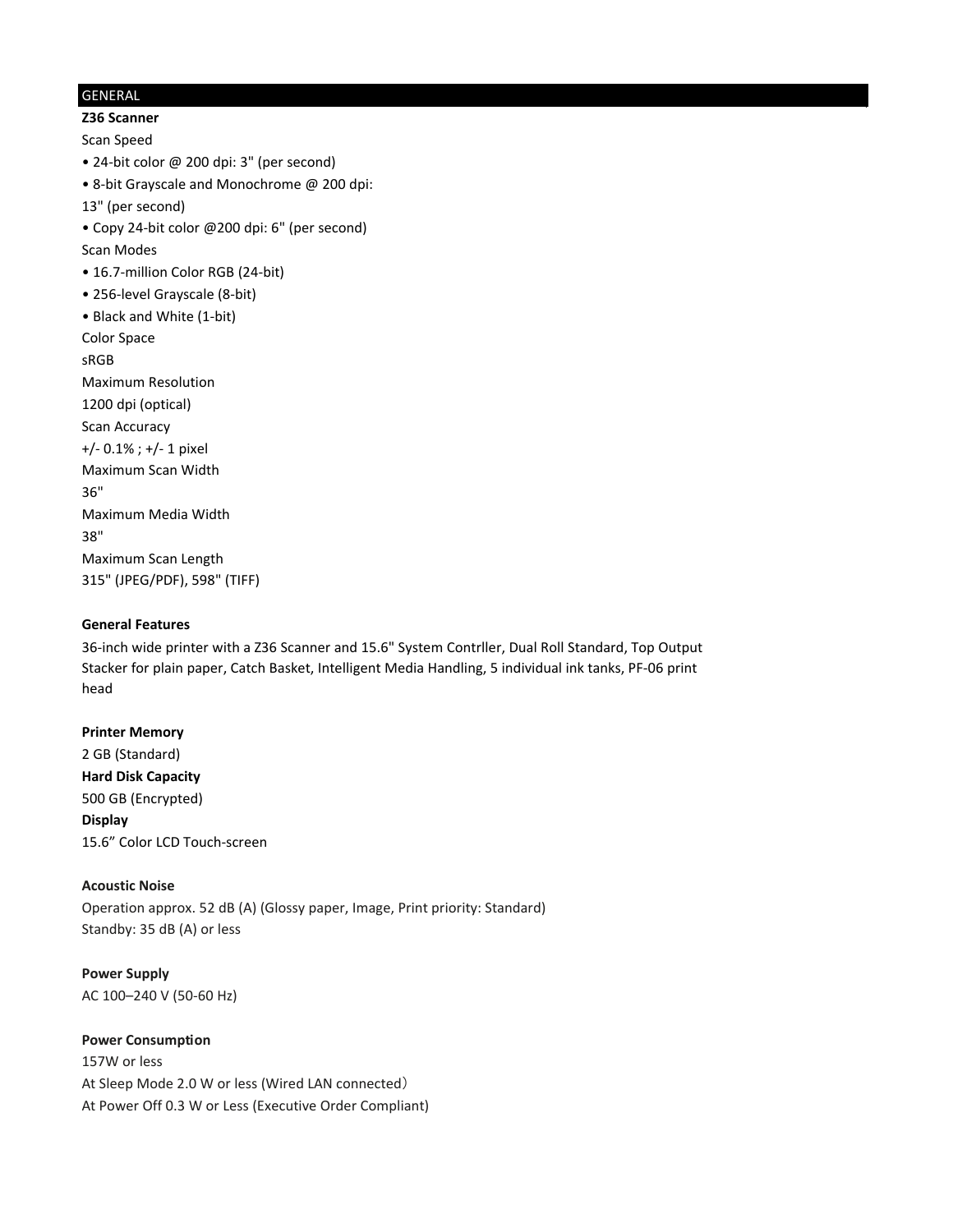### **Environmental Certifications**

ENERGY STAR® (Worldwide)

#### **Operational Recommended Environment**

Temperature 59° – 86° F (15° – 30° C) ; Humidity 10 - 80% RH (no dew condensation)

#### PROFESSIONAL SERVICE AND SUPPORT

• Toll-free, 100% U.S.-based technical support: 1-800-423-2366

• imagePROGRAF TZ-30000 MFP Z36 trained technical support specialists are available to assist you Monday – Friday, 8:00 a.m. - 8:00 p.m. (EST) and Saturday, 10:00 a.m. - 7:00 p.m. (EST), excluding holidays.

#### **INTERFACES**

USB A Port: USB Memory (Direct Print) USB B Port: Built-in (Full Speed - 12 Mbit/sec ; High Speed 480 Mbit/sec) Ethernet Wireless LAN: IEEE802.11n/IEEE802.11g/IEEE802.11b

#### OS COMPATIBILITY

Computer Operating Systems: 32-bit: Windows 7/8.1/10 64-bit: Windows 7/8.1/10 Windows Server 2008R2 , Windows Server 2012/2012 R2 Windows Server 2016 , Windows Server 2019 OS X 10.10.5~OS10.11、macOS 10.12~macOS 10.14

### SOFTWARE<sup>3</sup> (MAC/WINDOWS AVAILABLE)

Accounting Manager, Canon Print Service, Device Management Console, Direct Print Plus, Printer Driver Extra Kit, Free Layout Plus, Canon Printer Driver, Media Configuration Tool, PosterArtist Lite for Windows, Optimized Driver for AutoCAD, Canon Production Printing Publisher Select, Canon Production Printing Driver Select

#### FIRMWARE

Printer Languages

Printer Language: SGRaster

BOX CONTENTS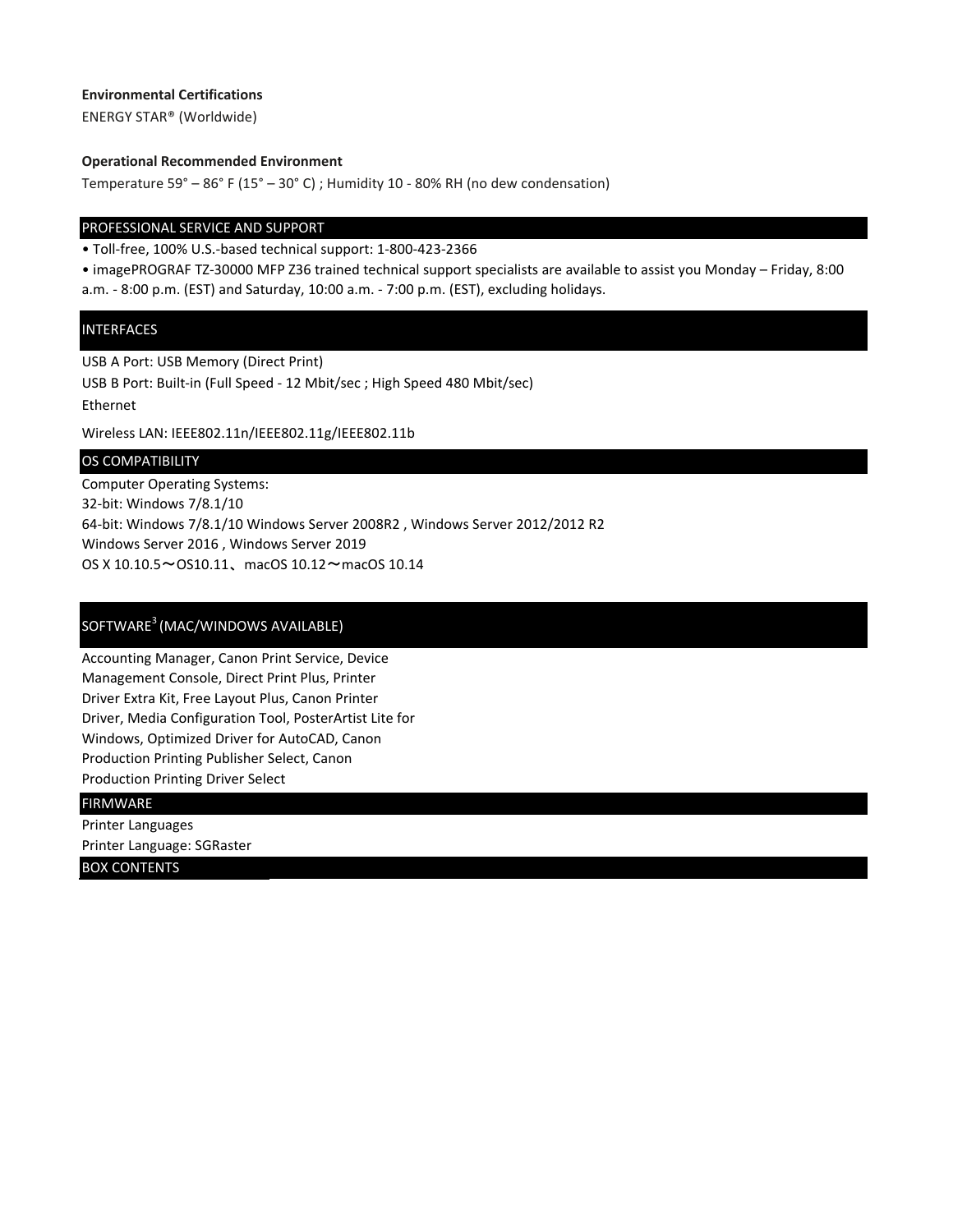Hardware: imagePROGRAF TZ-30000 Top Output Stacker Basket 2"/3" Core Media Spool (Adaptors Included) US AC Power Cable Tools and Screws Print Head PF-06 Maintenance Cartridge (Installed) 5 Ink Tanks (330 ml: MBK, 160 ml: C/M/Y/BK) Ethernet Card (built-in) USB 2.0 High-speed Interface USB Connection Sheet iWR Service Terms Leaflet User Manual Quick Setup Guide User Software CD for Windows (Printer Driver Utilities) PosterArtist Lite CD User Registration Card Warranty Statement

Z36 Scanner Box: Z36 Scanner with power cord, USB 3.0 Cable 15.6" System Controller 3:1 Trident Power Cord Power Supply Mount for system controller (2) Paper Edge Guides (3) Document Return Guides Calibration Target Assembly and Start-up Guide

# WARRANTY<sup>4</sup>

90-Day Limited Warranty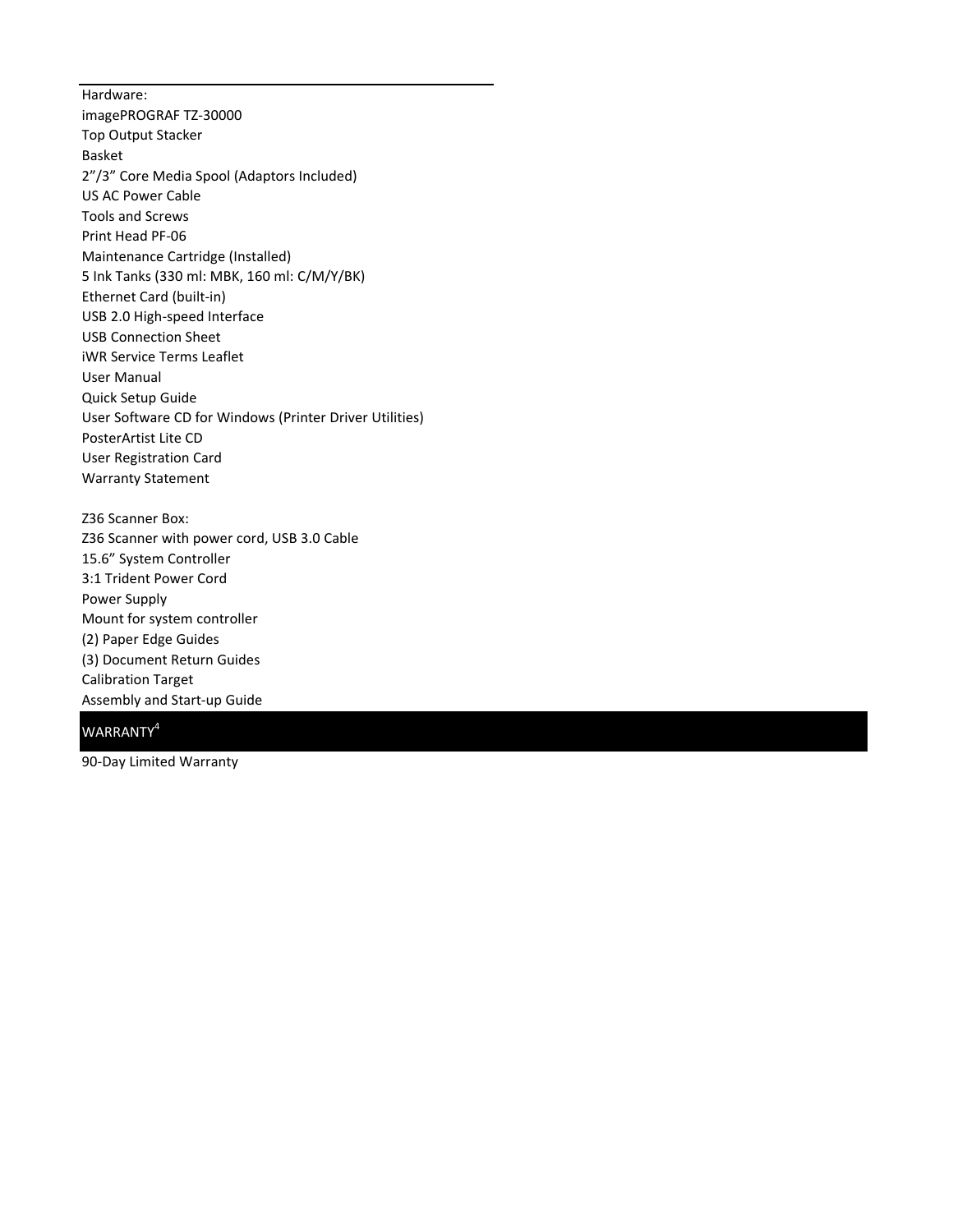#### **ORDERING INFORMATION**

| <b>MODEL NUMBER</b>   |            | <b>DESCRIPTION</b>                         | <b>ITEM NUMBER</b> | <b>MSRP</b> |
|-----------------------|------------|--------------------------------------------|--------------------|-------------|
| imagePROGRAF TZ-30000 |            | 36" Technical Document Inkjet Printer with |                    |             |
| <b>MFP Z36</b>        |            | <b>MFP Z36</b>                             | 5517C001AA         | \$14,995    |
|                       |            | <b>COMPATIBLE INKS</b>                     |                    |             |
| <b>PFI-340</b>        | <b>MBK</b> | Matte Black - Pigment Ink Tank (330ml)     | 4773C001AA         | \$154       |
| <b>PFI-340</b>        | BK         | Black - Pigment Ink Tank (330ml)           | 4774C001AA         | \$154       |
| <b>PFI-340</b>        | C          | Cyan - Pigment Ink Tank (330 ml)           | 4775C001AA         | \$154       |
| PFI-340               | M          | Magenta - Pigment Ink Tank (330ml)         | 4776C001AA         | \$154       |
| <b>PFI-340</b>        | Υ          | Yellow - Pigment Ink Tank (330ml)          | 4777C001AA         | \$154       |
|                       |            |                                            |                    |             |
| PFI-170               | <b>MBK</b> | Matte Black - Pigment Ink Tank (700ml)     | 4768C001AA         | \$255       |
| PFI-170               | BK         | Black - Pigment Ink Tank (700ml)           | 4769C001AA         | \$294       |
| <b>PFI-170</b>        | C          | Cyan - Pigment Ink Tank (700 ml)           | 4770C001AA         | \$294       |
| PFI-170               | M          | Magenta - Pigment Ink Tank (700ml)         | 4771C001AA         | \$294       |
| PFI-170               | Y          | Yellow - Pigment Ink Tank (700ml)          | 4772C001AA         | \$294       |
|                       |            | <b>ACCESSORIES</b>                         |                    |             |
|                       |            |                                            |                    |             |
| MC-30                 |            | Maintenance Cartridge                      | 1156C002AA         | \$90        |
|                       |            |                                            |                    |             |
| RH2-34                |            | Roll Holder Set                            | 1153C004AA         | \$150       |
|                       |            | Consumables                                |                    |             |
| PF-06                 |            | <b>Print Head</b>                          | 2352C003AB         | \$450       |

Origin

Country of Origin Thailand Tariff Number 8443321040

### PRINTER DIMENSIONS

**Printer & Scanner (AIO Front Direction)** 50.4 x 62.2 x 37.8 in, Weight: 478 lbs

#### **Scanner**

41.6 x 6.1 x 9.9 in , 17lb 3 oz

# PACKAGE DIMENSIONS

**Printer (Main unit with Basket, Paper output support, Top output guide and pallet)**

54 x 67 x 37 in , Weight : 604 lbs

| Packaged Accessory Dimensions |                             |
|-------------------------------|-----------------------------|
| Weight (lbs)                  | Dimensions (H X W X D)      |
| 1.5                           | $4.3 \times 4.8 \times 4.8$ |
|                               | $54 \times 8.5 \times 9$    |
| 0.45                          | $3.5 \times 4.0 \times 4.0$ |
|                               |                             |

# AVAILABILITY DATE